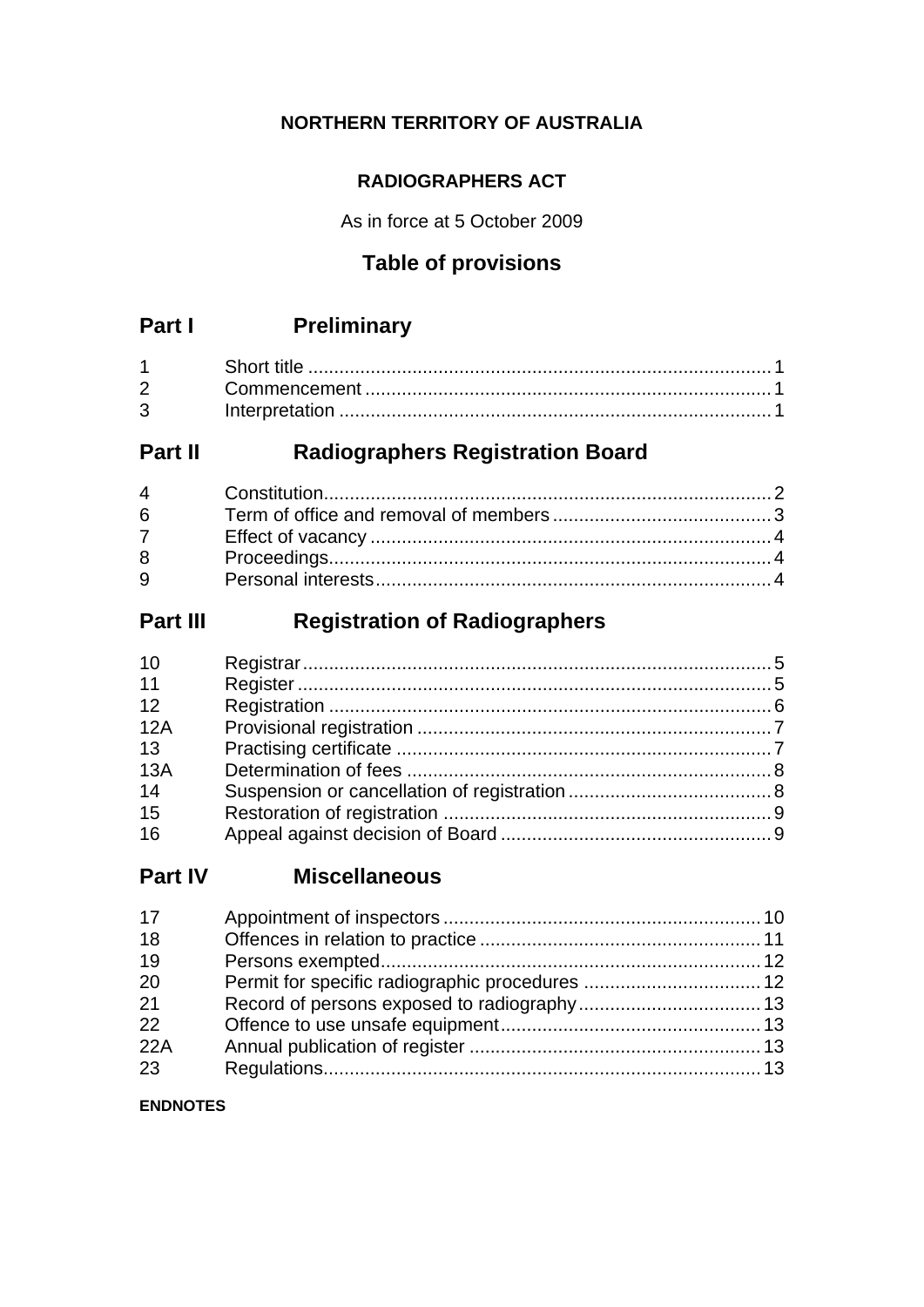### **NORTHERN TERRITORY OF AUSTRALIA**

This reprint shows the Act as in force at 5 October 2009. Any amendments that commence after that date are not included.

\_\_\_\_\_\_\_\_\_\_\_\_\_\_\_\_\_\_\_\_

\_\_\_\_\_\_\_\_\_\_\_\_\_\_\_\_\_\_\_\_

#### **RADIOGRAPHERS ACT**

#### **An Act to provide for the registration of radiographers and the control of the practice of radiography, and for related purposes**

### **Part I** Preliminary

#### <span id="page-1-0"></span>**1 Short title**

This Act may be cited as the *Radiographers Act*.

#### <span id="page-1-1"></span>**2 Commencement**

- (1) Except for sections 18 and 19(1), this Act shall come into operation on a date to be fixed by the Administrator by notice published in the *Gazette*.
- (2) Sections 18 and 19(1) shall come into operation at the expiration of a period of 6 months from the date of commencement of this Act.

#### <span id="page-1-2"></span>**3 Interpretation**

In this Act, unless the contrary intention appears:

*approved* means approved by the Board.

*Board* means the Radiographers Registration Board established by section 4.

*Chairman* means the Chairman of the Board.

*Chief Health Officer* means the Chief Health Officer appointed under the *Public Health Act*.

*Magistrate* means a Stipendiary Magistrate appointed or holding office under the *Justices Act*.

*member* means a member of the Board.

*practising certificate* means a practising certificate issued by the Registrar.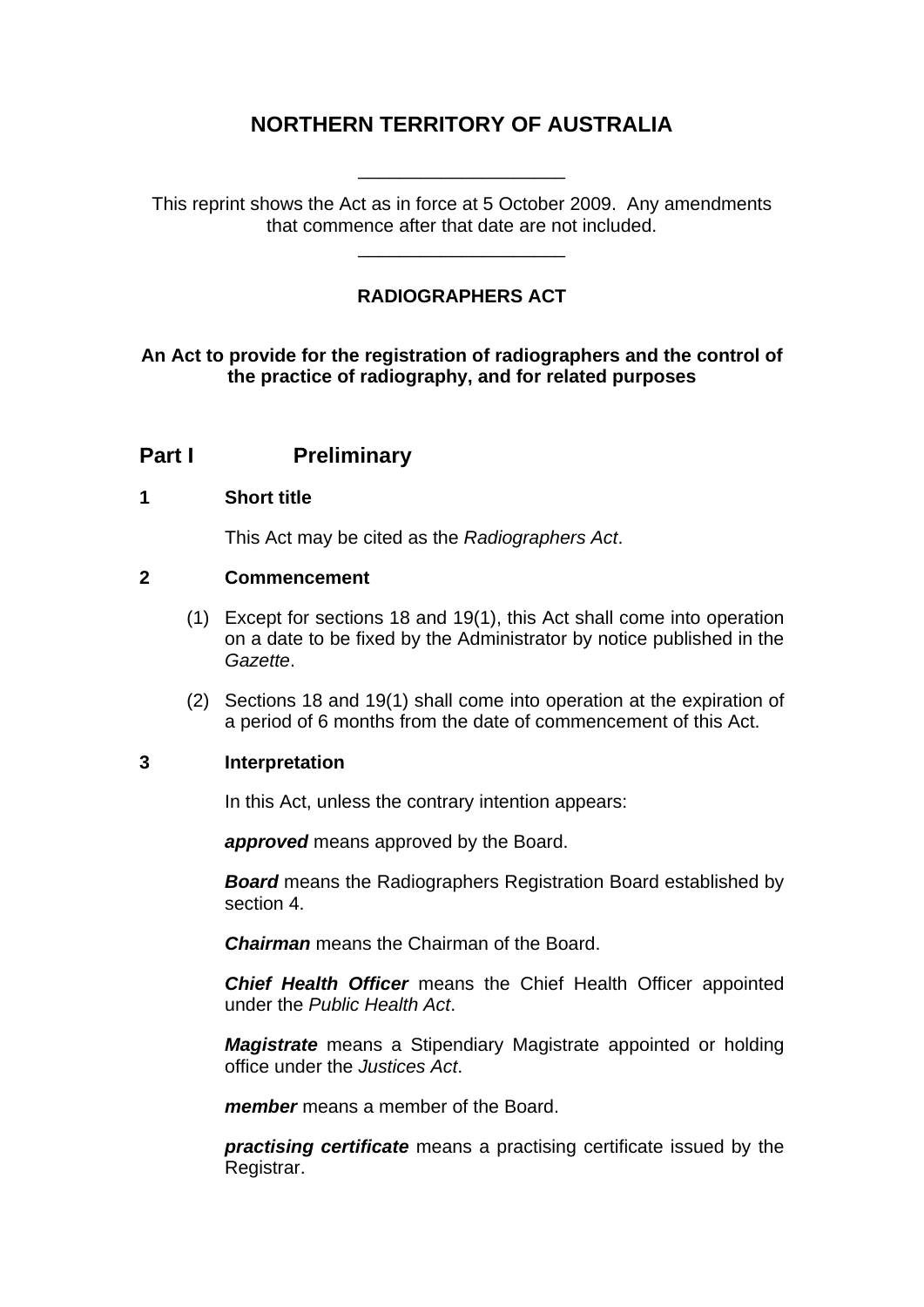*radiographer* means a person who practises radiography.

*radiographic procedure* means a procedure in which ionizing or ultrasonic radiations are used for the purpose of:

- (a) investigating the state of a part of the body of a human being; or
- (b) treating a condition of such part.

*radiography* means the carrying out of radiography procedures.

*register* means the register kept under this Act.

*registered* means registered under this Act, and *registration* has a corresponding meaning.

*Registrar* means the Registrar of Radiographers appointed under this Act.

### **Part II** Radiographers Registration Board

#### <span id="page-2-0"></span>**4 Constitution**

- (1) There is established by this Act a Board which shall be known as the Radiographers Registration Board.
- (2) The Board shall consist of:
	- (a) the Chief Health Officer or his or her nominee as Chairman;
	- (b) a member who:
		- (i) is employed by the Territory as a Senior Specialist-in-Charge;
		- (ii) specializes in radiology; and
		- (iii) is appointed by the Minister for the purposes of this paragraph on the nomination of the Chairman;
	- (c) 2 members who:
		- (i) are registered radiographers;
		- (ii) have at least 3 years post-graduate experience of radiography; and
		- (iii) are appointed for the purpose of this paragraph by the Minister; and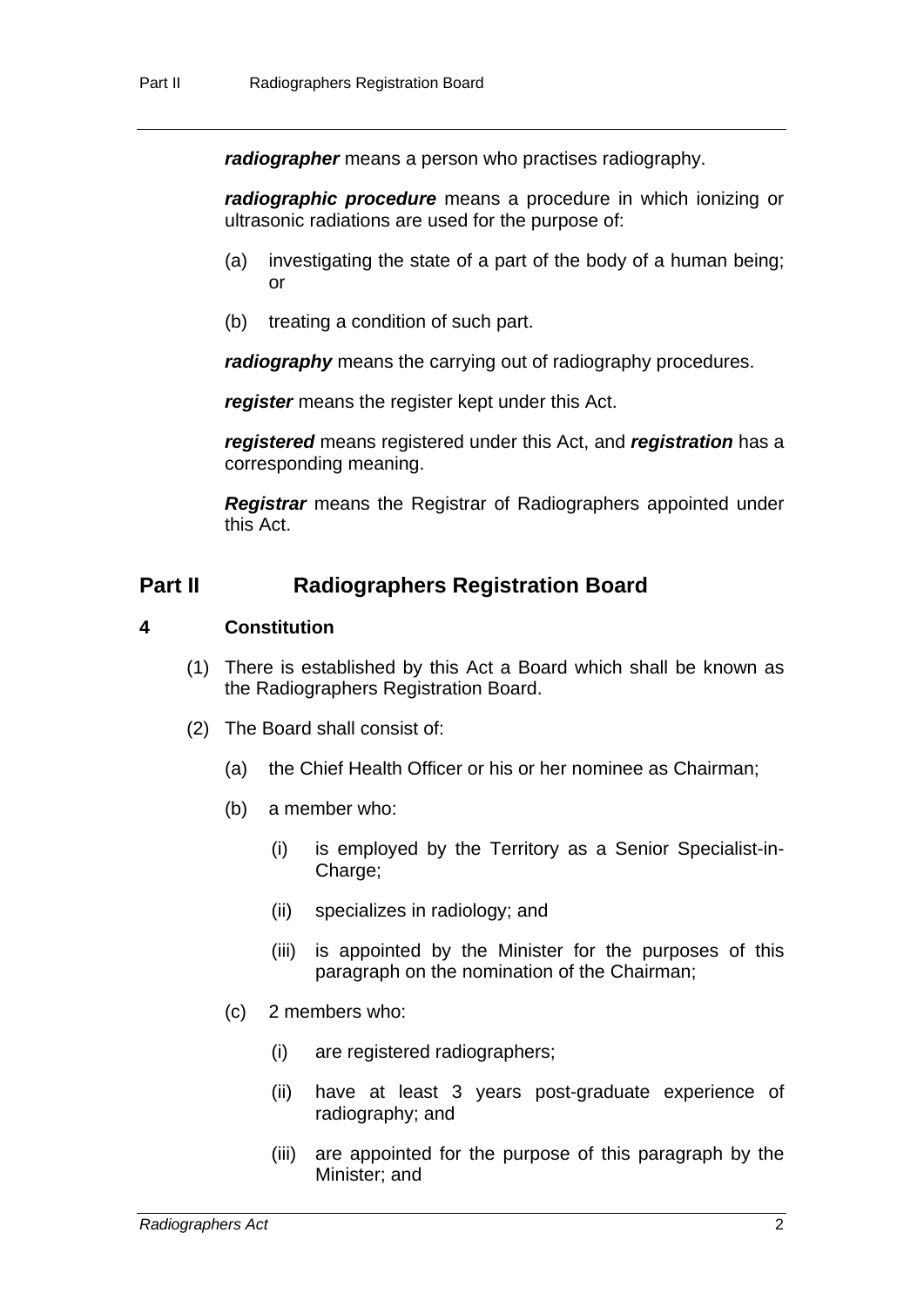- (d) one other member appointed for the purpose of this paragraph by the Minister.
- (3) Subsection (2)(c)(i) shall be read, in relation to the first 2 appointments under that subsection, as if the requirement that the members be registered radiographers were a requirement that they be entitled to apply for registration, but their appointment is subject to them being registered within a reasonable time after appointment.
- (4) A nominee of the Chief Health Officer is to be a person who is registered, or entitled to be registered, as a medical practitioner under the *Health Practitioners Act*.

#### <span id="page-3-0"></span>**6 Term of office and removal of members**

- (1) A member other than the Chairman holds office until the expiration of such period, not exceeding 3 years, as is specified in the instrument of appointment, but is eligible for reappointment.
- (2) Where a period of appointment of a member other than the Chairman is not specified in the instrument of appointment, the member holds office for 3 years.
- (3) A member other than the Chairman may resign his office by writing under his hand addressed to the Minister.
- (4) Where the Minister is satisfied that a member:
	- (a) has become permanently incapable of carrying out the duties of his office;
	- (b) has misconducted himself in the performance of those duties;
	- (c) has, except on leave granted by the Board, been absent from 3 consecutive meetings;
	- (d) has become bankrupt or has applied to take the benefit of a law for the relief of insolvent debtors or has compounded with his creditors or has made an assignment for their benefit of any of his remuneration under section 5; or
	- (e) has been found guilty in the Territory or elsewhere of an offence of a nature that, in the opinion of the Minister, renders it improper for him to continue in office,

the Minister may remove the member from office.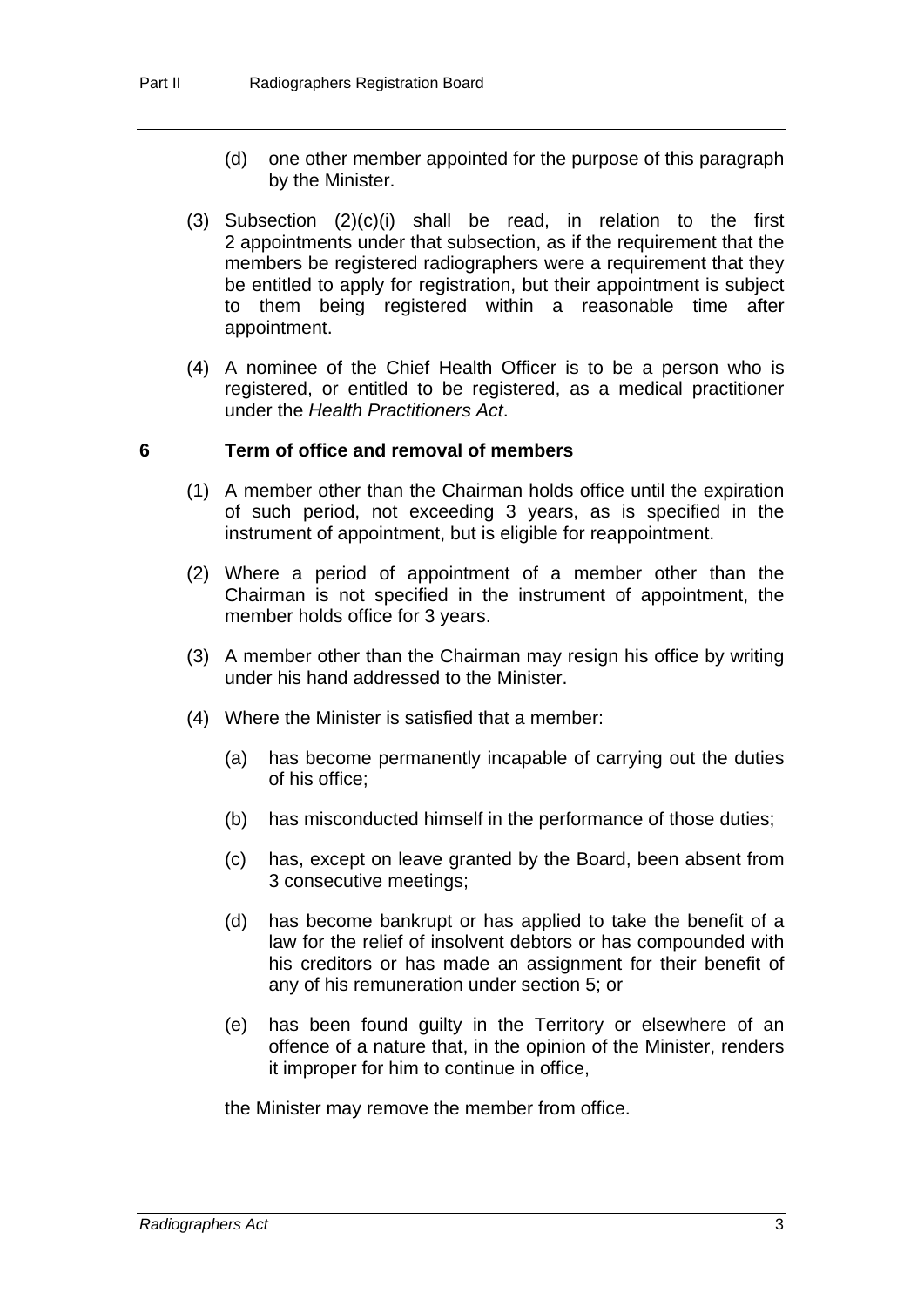#### <span id="page-4-0"></span>**7 Effect of vacancy**

The exercise of the functions or powers of the Board is not affected by reason only of there being a vacancy or vacancies in the membership of the Board.

#### <span id="page-4-1"></span>**8 Proceedings**

- (1) The Board shall hold such meetings as are necessary for the performance of its functions.
- (2) The Chairman may at any time convene a meeting of the Board by causing a notice in writing specifying the date, time and place of the meeting to be served, by post or otherwise, on the other members.
- (3) Where the Chairman is present at a meeting of the Board, he shall preside at the meeting.
- (4) Where the Chairman is not present at a meeting of the Board, the members present shall elect one of themselves to preside at the meeting.
- (5) A member so elected has the functions of the Chairman for the purposes of the meeting.
- (6) The quorum for a meeting of the Board is 3 members.
- (7) A question arising at a meeting of the Board shall be determined by a majority of votes of the members present and voting.
- (8) The Chairman or other member presiding at a meeting of the Board has a deliberative vote and, in the event of an equality of votes, has also a casting vote.
- (9) The Board shall keep a record of its proceedings.
- (10) Subject to this Act, the procedure at meetings of the Board is as the Chairman or other member presiding determines.

#### <span id="page-4-2"></span>**9 Personal interests**

A member who is present at a meeting of the Board shall withdraw from the proceedings if a matter directly affecting him is being dealt with.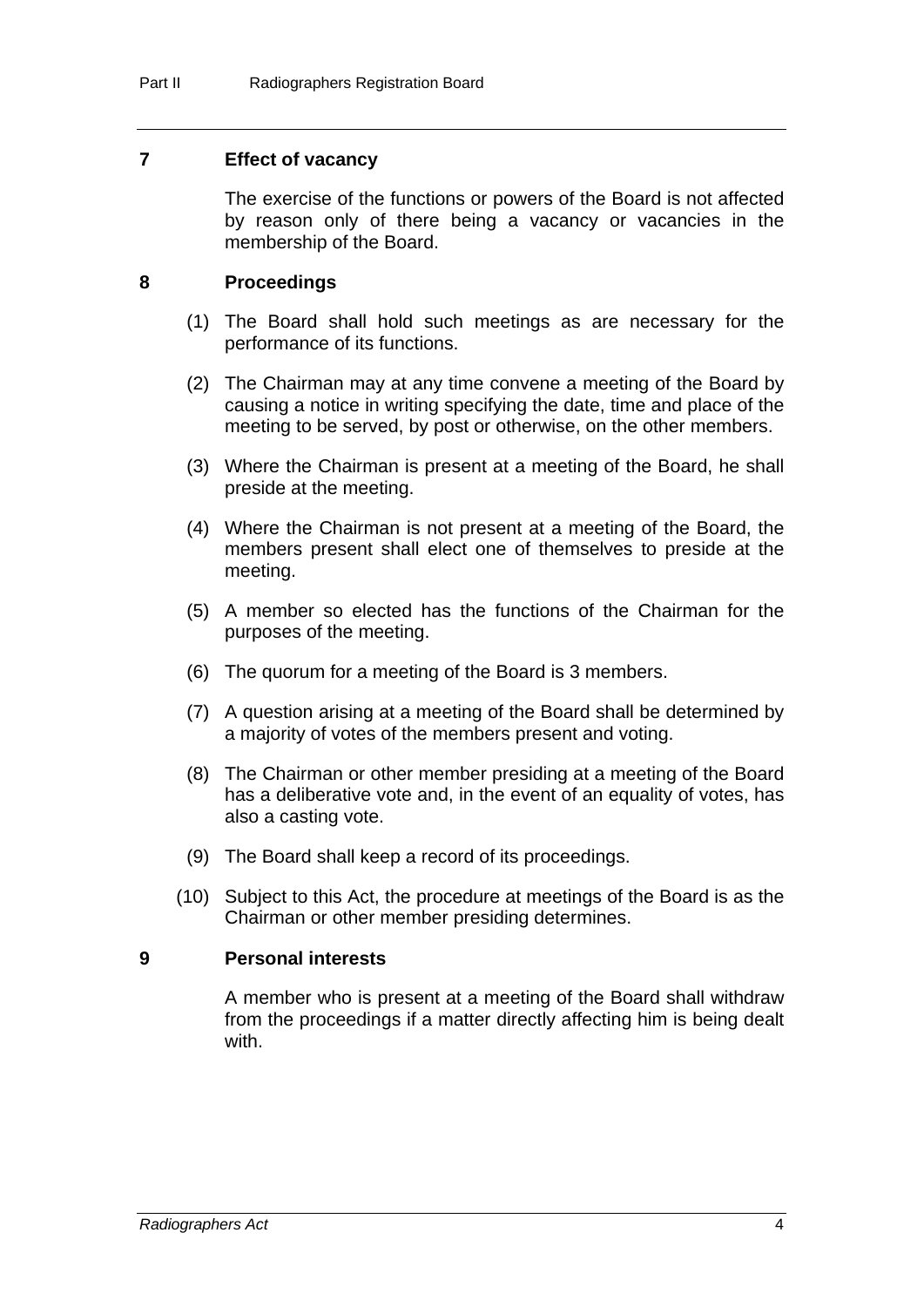### **Part III Registration of Radiographers**

#### <span id="page-5-0"></span>**10 Registrar**

- (1) There shall be a Registrar of Radiographers appointed by the Minister.
- (2) The Registrar has such functions as are conferred on him by this Act and such other functions as the Board assigns to him for the purposes of this Act.
- (3) In the exercise of his functions, the Registrar is subject to the control of the Board.

#### <span id="page-5-1"></span>**11 Register**

- (1) The Registrar shall keep a register to be known as the Register of Radiographers.
- (2) The Registrar shall record in the register:
	- (a) the name and address of each person to whom registration, or a permit under section 20, is granted and the date of the grant;
	- (b) each suspension of a registration and the period of that suspension;
	- (c) each cancellation of a registration or permit and the date of that cancellation;
	- (d) each restoration of a registration or permit and the date of that restoration;
	- (e) where applicable, short details of the procedures specified, and conditions contained, in a permit granted under section 20; and
	- (f) such other particulars as are prescribed or as the Board directs.
- (3) The Registrar shall, upon the request of a registered radiographer, record in the register particulars of the qualifications held by the radiographer.
- (4) The register shall be open to inspection, during ordinary business hours, by a person desiring to inspect it.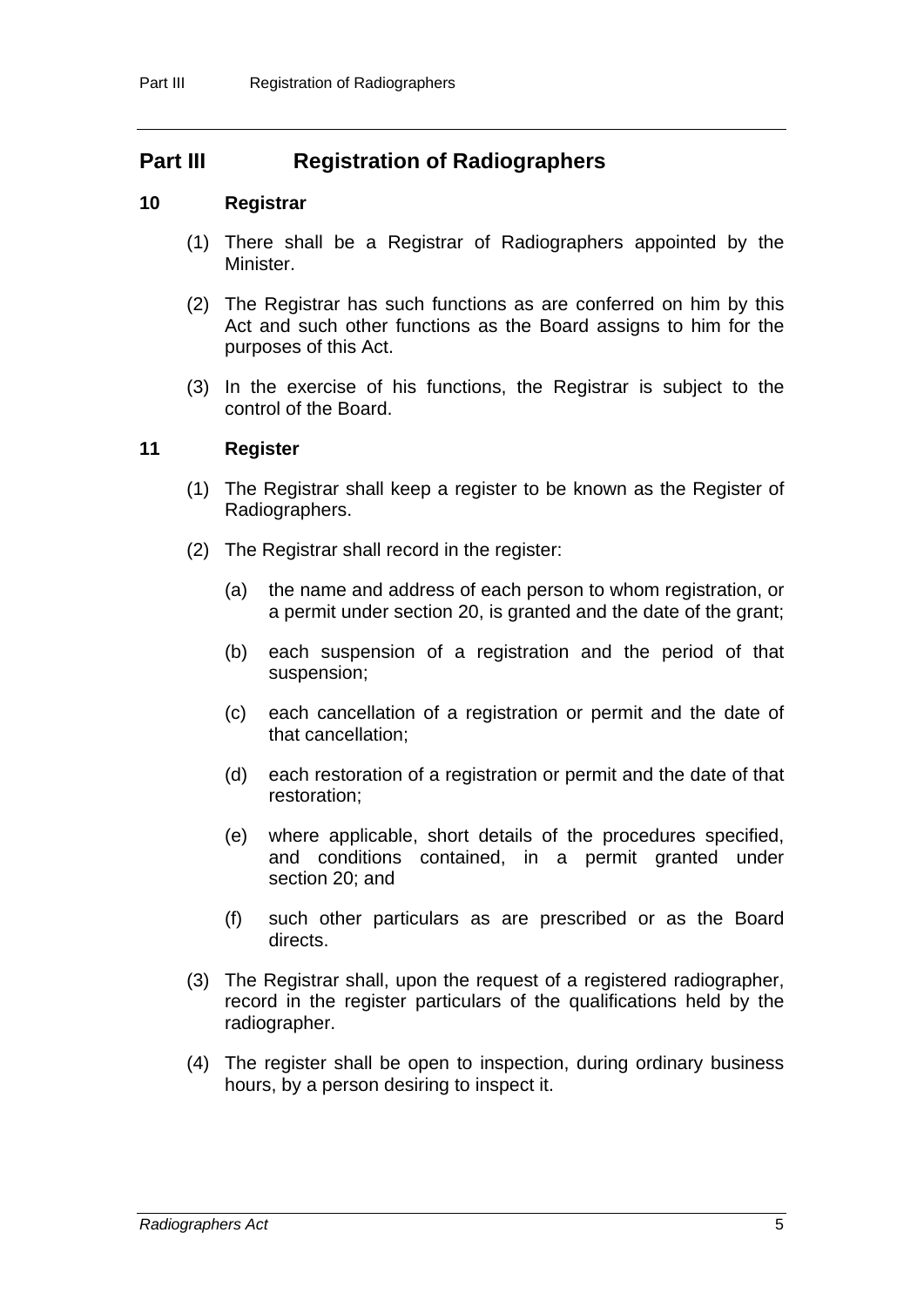#### <span id="page-6-0"></span>**12 Registration**

- (1) The Board shall grant registration to a person who:
	- (a) satisfies the Board that he is a fit and proper person to be registered;
	- (b) subject to subsections (2) and (3):
		- (i) completes a course of training approved by the Board; and
		- (ii) passes an examination approved by the Board;
	- (c) makes application, in the approved manner, to the Registrar for the grant by the Board of registration; and
	- (d) pays to the Registrar the fee determined under section 13A for the purposes of this subsection for the grant of registration.
- (2) The Board shall regard the requirements of subsection (1)(b) as having been met by an applicant who, before 1 January 1988, has qualified for the Diploma of Qualification issued by the Conjoint Board of the body known as the Royal Australasian College of Radiologists and of the body known as the Australian Institute of Radiography or who, on or after that date, is eligible for full membership of the Australian Institute of Radiography, or who complies with such requirements as may be prescribed for the purpose.
- (3) The Board shall regard the requirements of subsection (1)(b) as having been met by an applicant who does not have the diploma or meet the eligibility or prescribed requirements referred to in subsection (2) but who, in relation to the practice of radiography, has:
	- (a) undergone outside Australia a course of training that the Board considers to be a course of training equivalent to a course of training approved by the Board; and
	- (b) passed an examination held outside Australia that the Board considers to be an examination equivalent to an examination approved by the Board.
- (4) The Registrar shall, after the Board has granted registration to a person, issue to that person a certificate of registration in a form approved by the Board.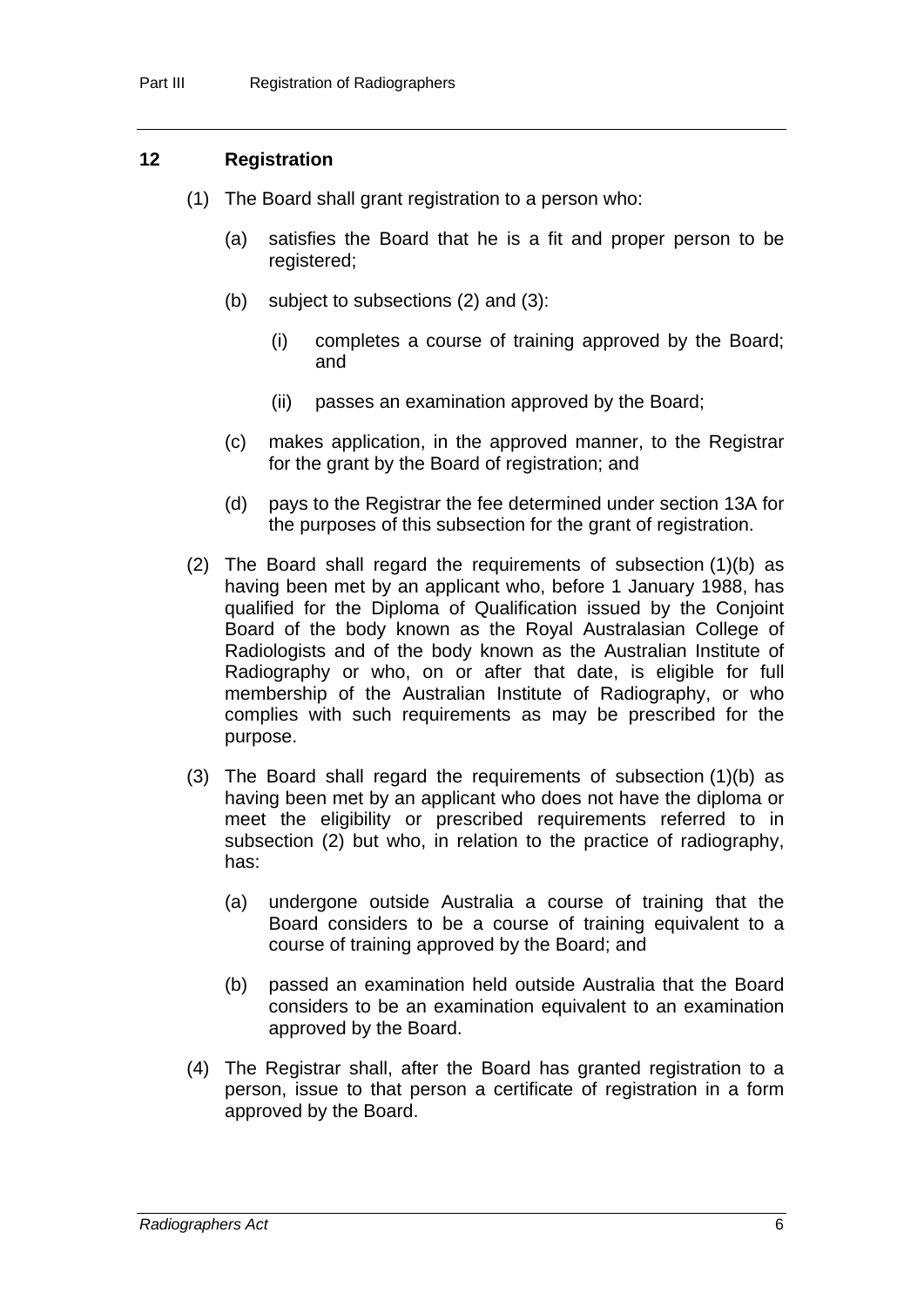#### <span id="page-7-0"></span>**12A Provisional registration**

- (1) The Chairman may, if he is satisfied that a person who has applied to be registered as a radiographer may be registered by the Board, upon payment to the Board of the fee determined under section 13A for the purposes of this subsection, grant to that person provisional registration.
- (2) A provisional registration granted under this section shall remain in force:
	- (a) until the expiration of a period of 3 months from the date of being granted; or
	- (b) until the date upon which the Board notifies the person that his application for registration as a radiographer has been granted or refused,

whichever is the earlier.

- (3) Provisional registration granted under this section shall, for the period it remains in force, have the same effect as though the person to whom it is granted were registered and the holder of a current practising certificate.
- (4) The Chairman shall give to every person to whom he grants provisional registration, a certificate of provisional registration in a form approved by the Board.

#### <span id="page-7-1"></span>**13 Practising certificate**

- (1) Where a registered radiographer:
	- (a) applies, in the approved manner, to the Registrar for the issue of a practising certificate; and
	- (b) pays to the Registrar the fee determined under section 13A for the purposes of this subsection,

the Registrar shall issue to him a practising certificate.

- (2) A practising certificate issued under subsection (1):
	- (a) if issued to a registered radiographer already holding a practising certificate – has effect for the period of 12 months commencing from and including 1 January next following the date of its issue; and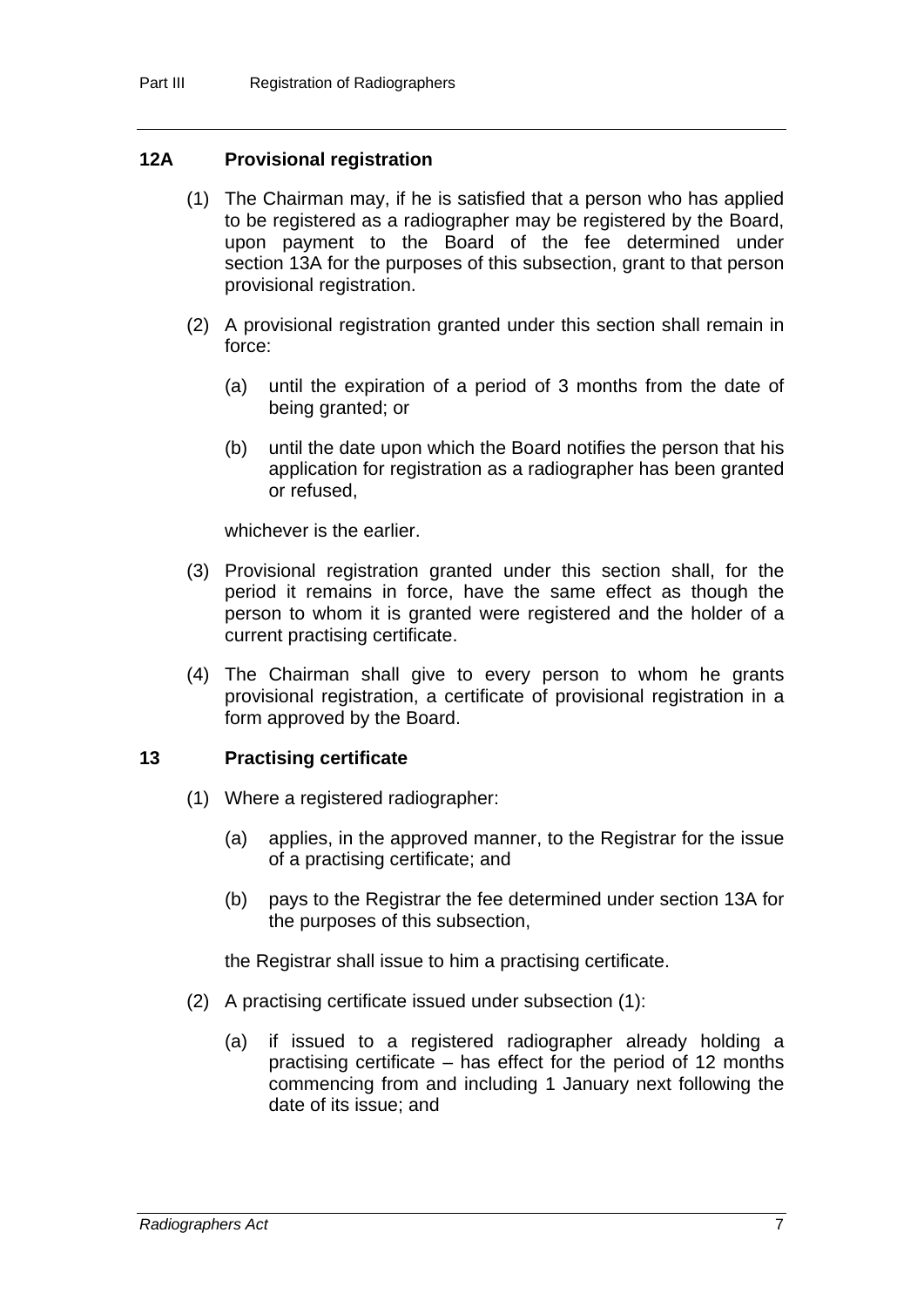- (b) in any other case has effect from and including the date of issue to and including 31 December next following the date of its issue.
- (3) The Registrar shall, before 31 December in each year, by notice in writing, inform each registered radiographer who holds a current practising certificate of the expiry date of his practising certificate.
- (4) The Board shall, if a registered radiographer fails to obtain a practising certificate by 31 March of any year, cancel the registration of that radiographer.

#### <span id="page-8-0"></span>**13A Determination of fees**

The Minister may, by notice in the *Gazette*, determine the fee payable under this Act.

#### <span id="page-8-1"></span>**14 Suspension or cancellation of registration**

- (1) Where, after holding an inquiry, the Board is satisfied that a registered radiographer:
	- (a) has failed to comply with an ethical standard accepted by the profession of radiographers as necessary to be maintained in the practice of radiography;
	- (b) has been found guilty (whether before or after the grant of his registration and whether or not in the Territory) of an offence of such a nature that it is undesirable, in the public interest, for him to continue to practise radiography;
	- (c) is, by reason of his taking intoxicating liquor to excess or his habitual taking of drugs, incapable of properly carrying on the practice of radiography;
	- (d) is suffering from mental disorder of such a nature or to such a degree as to render him incapable of properly carrying on the practice of radiography;
	- (e) being a person who is registered as a radiographer in another State or Territory or in another country, has had his registration in that other place cancelled or suspended; or
	- (f) has committed a breach of this Act, or for any other reason has become unfit to continue to be a registered radiographer,

the Board may suspend his registration for such period as it thinks fit or cancel the registration.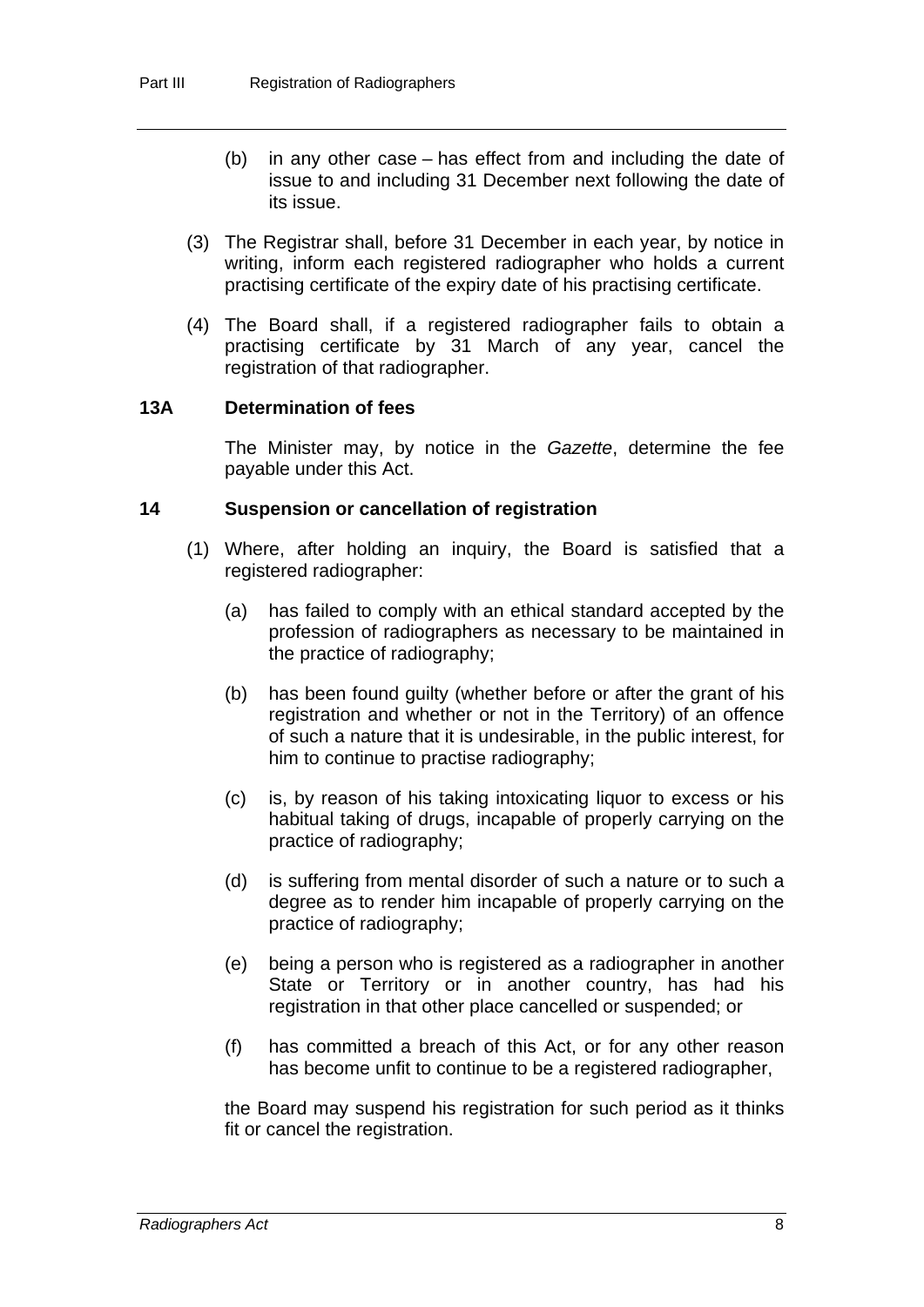- (1A) The Board may cancel the registration of a radiographer if the Board is satisfied that:
	- (a) the radiographer is dead; or
	- (b) the radiographer has, during the period of 6 months after it was posted to him, failed to reply in writing to a letter written by the Registrar and posted to his address shown in the register, inquiring as to whether he has changed his address or place of residence.
	- (2) Where, after holding an inquiry, the Board is satisfied that a registered radiographer obtained registration by fraud or misrepresentation, the Board shall cancel his registration.
	- (3) Before holding an inquiry for the purposes of this section, the Board shall serve, by post or otherwise, on the registered radiographer in respect of whom the inquiry is to be held notice in writing:
		- (a) specifying the matter in relation to which the inquiry is to be held; and
		- (b) requiring him to appear before the Board on the holding of the inquiry, at the place and time specified in the notice, to show cause why his registration should not be suspended or cancelled.

#### <span id="page-9-0"></span>**15 Restoration of registration**

- (1) Where a registration is cancelled, the Board may, on the application of the person whose registration was cancelled, restore the registration.
- (2) The Board shall not restore a registration that was cancelled unless the Board is satisfied that to do so:
	- (a) is not contrary to the public interest; and
	- (b) is otherwise proper in the circumstances.

#### <span id="page-9-1"></span>**16 Appeal against decision of Board**

- (1) Where the Board:
	- (a) refuses or fails to grant a registration:
	- (b) suspends or cancels a registration; or
	- (c) refuses to restore a registration that was cancelled,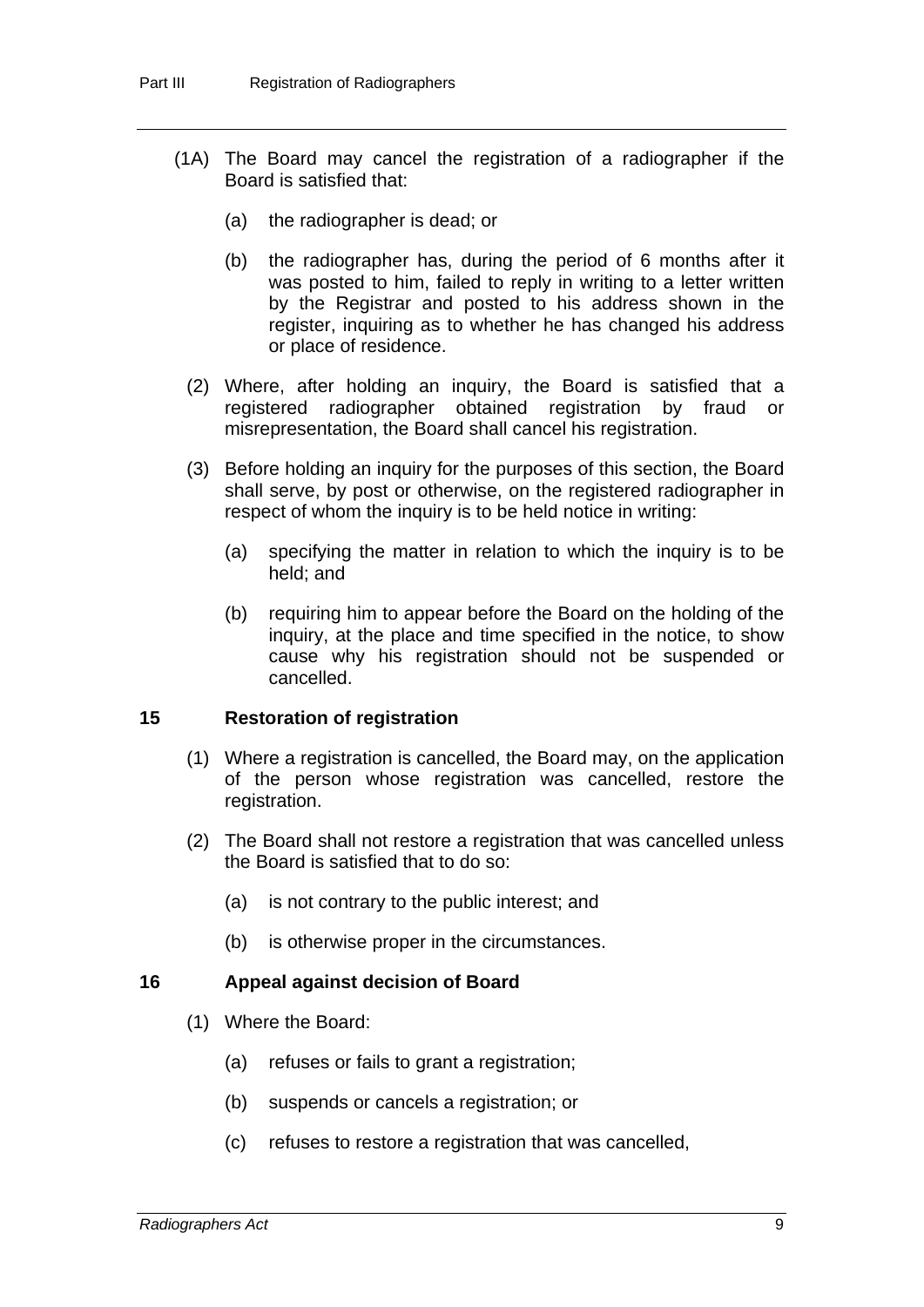the person applying for registration or restoration of registration or the person whose registration was cancelled or suspended, as the case may be, may, within a period of 28 days after the Registrar notifies him of the decision of the Board, appeal against that decision to the Local Court.

- (2) An appeal under subsection (1) shall be by application in writing and shall be subject to such directions as the Local Court may determine.
- (3) The appellant shall annex to the application a statement of the grounds of his appeal.
- (4) Notice of an application shall be served on the Chairman.
- (5) The Local Court may:
	- (a) in the case of an appeal under subsection (1)(a), direct the Board to grant the appellant registration;
	- (b) in the case of an appeal under subsection (1)(b), quash the decision appealed against and substitute another decision that the Board could have made; or
	- (c) in the case of an appeal under subsection (1)(c), restore the registration that was cancelled.
- (6) The Local Court may order that one party to an appeal under this section pay to the other such costs as it thinks fit.

### **Part IV Miscellaneous**

#### <span id="page-10-0"></span>**17 Appointment of inspectors**

- (1) The Minister may at the request of the Board appoint a person by notice in the *Gazette* to be an inspector for the purposes of this Act.
- (2) An inspector shall perform such duties in relation to this Act as the Board shall direct.
- (3) An inspector may at all reasonable times enter premises used or to be used by a person to whom this Act applies and there inspect:
	- (a) the equipment used or to be used by that person for radiographic procedures;
	- (b) the results of radiographic procedures previously carried out by him; and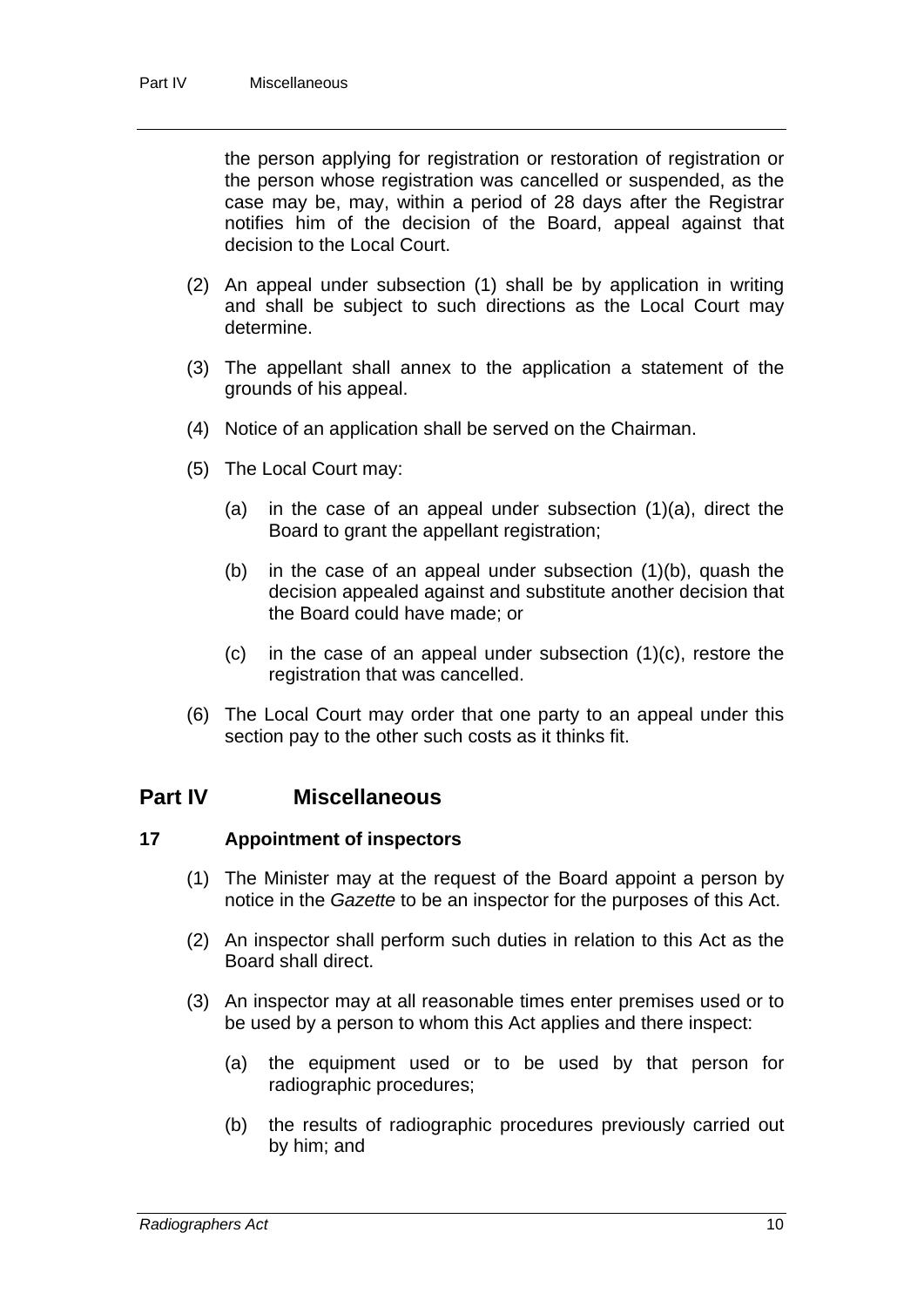- (c) such records as that person is obliged to keep under this Act.
- (4) A person shall not wilfully obstruct an inspector in the exercise of his powers and the carrying out of his duties under this Act.

Penalty: \$100.

- (5) After carrying out an inspection under subsection (3), an inspector shall furnish the Board with a written report of his investigations and his findings and the Board shall serve a copy of that report on the person to whom it relates.
- (6) In this section the expression *a person to whom this Act applies* includes:
	- (a) an applicant for registration;
	- (b) an applicant for a permit under section 20;
	- (c) a person who is registered; or
	- (d) a person who is the holder of a permit under section 20.

#### <span id="page-11-0"></span>**18 Offences in relation to practice**

- (1) A person other than a registered radiographer shall not:
	- (a) take or use the title of radiographer;
	- (b) represent himself in any way as being a radiographer; or
	- (c) do or suffer any act or thing from which it can be reasonably inferred he is, or is acting as, a radiographer.

Penalty: \$100.

- (2) Subject to this Act, a person shall not carry out a radiographic procedure unless:
	- (a) he is a registered radiographer holding a current practising certificate; and
	- (b) the procedure is carried out at the direction of a registered medical practitioner.

Penalty: \$1,000 or imprisonment for 3 months.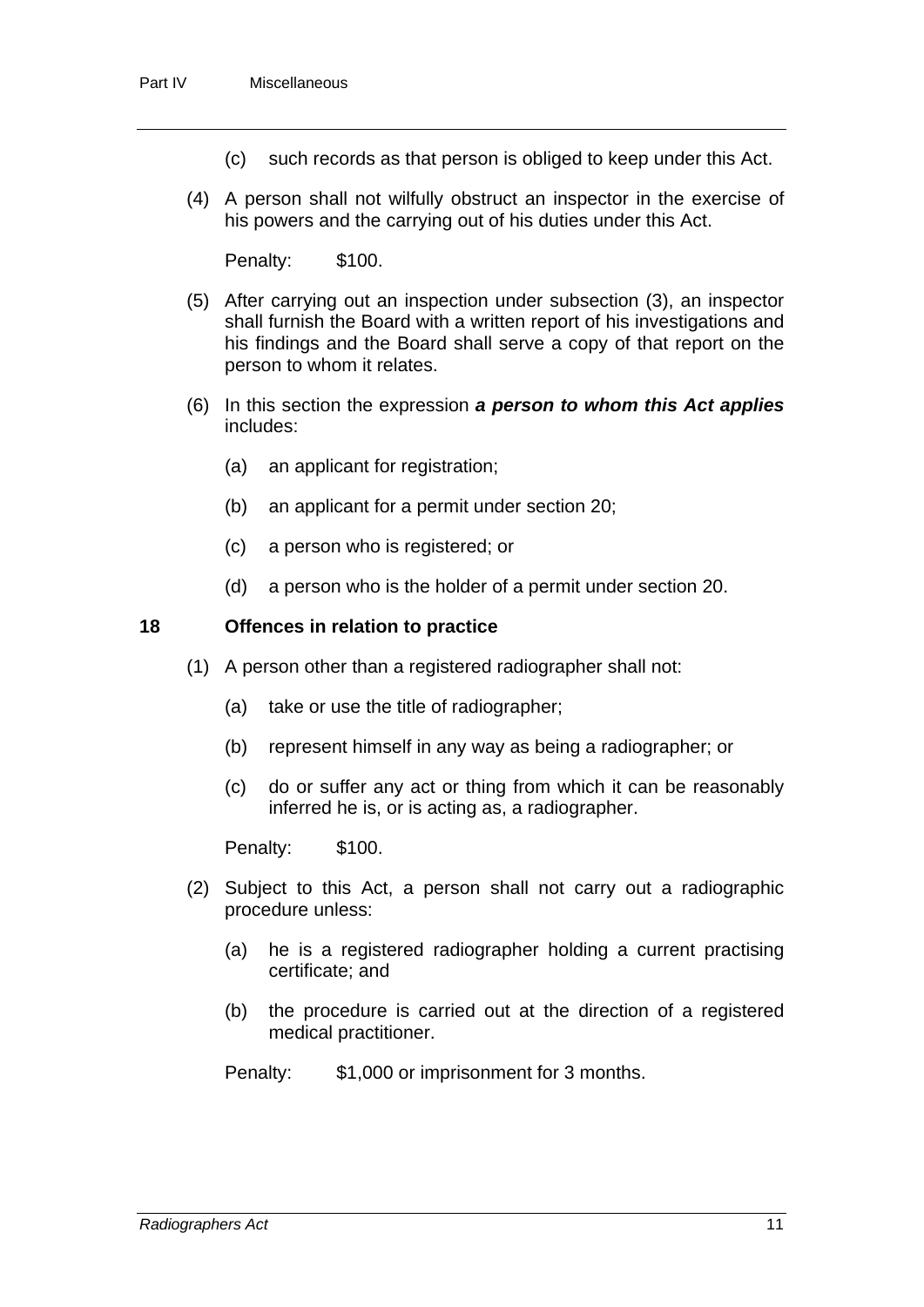#### <span id="page-12-0"></span>**19 Persons exempted**

- (1) A person who is undergoing an approved course of training in radiographic procedures may carry out a radiographic procedure but only at the direction of a medical practitioner and:
	- (a) under the supervision of a person who is a registered radiographer holding a current practising certificate; or
	- (b) under a licence under the *Radiation Protection Act*.

#### *Note for paragraph (b)*

*See section 102 of the Radiation Protection Act in relation to particular persons who are taken be licensed under that Act.* 

 (2) Nothing in this Act prevents the use by a physiotherapist, acting under the direction of a registered medical practitioner, of ultrasonic equipment in the treatment of a condition of a part of the body of a human being.

#### <span id="page-12-1"></span>**20 Permit for specific radiographic procedures**

- (1) The Board may, in its discretion, and upon payment to it of the fee determined under section 13A for the purposes of this subsection, grant to a person a permit to carry out radiographic procedures specified in the permit.
- (2) A permit granted under subsection (1) may contain conditions subject to which the specified radiographic procedures shall be carried out.
- (3) A person to whom this section applies shall not be granted a permit unless he satisfies the Board that the equipment he proposes to use for carrying out radiographic procedures is safe for that purpose.
- (4) If the Board is satisfied that the holder of a permit granted under this section becomes unfit to continue as the holder of a permit or commits a breach of this Act, it may suspend or cancel the permit.
- (5) Sections 14 and 16 apply to the Board's decision to refuse to grant a permit under this section or to suspend or cancel such a permit.
- (6) A permit issued under subsection (1) shall be valid for a period of 12 months from the date of issue or such lesser period as is specified in the permit.
- (7) The Board must not grant a permit under this section on or after the day section 102 of the *Radiation Protection Act* commences.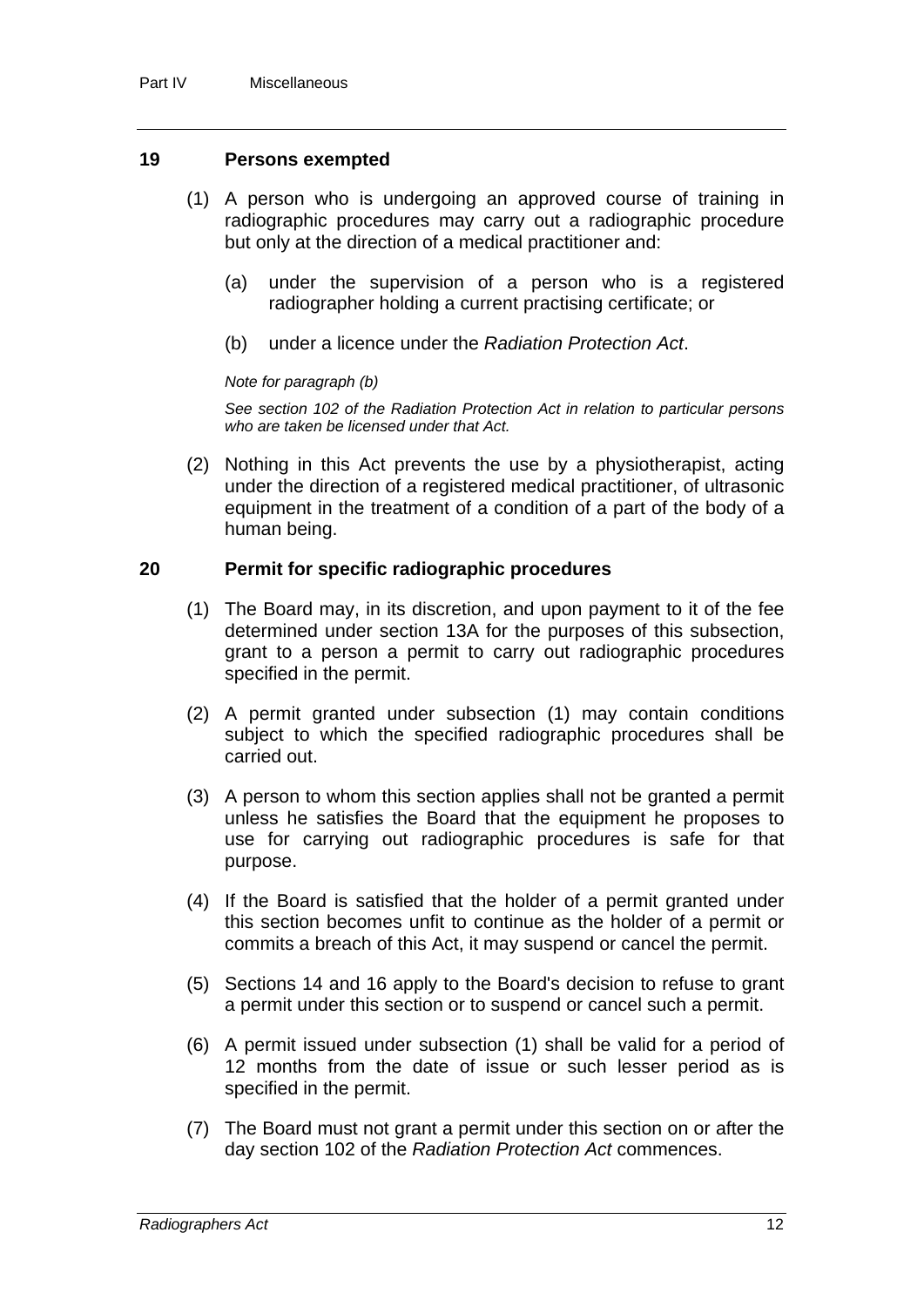#### <span id="page-13-0"></span>**21 Record of persons exposed to radiography**

- (1) A person registered as a radiographer under this Act, or a person to whom a permit under section 20 has been granted, shall keep a record of each person whom he exposes to radiography.
- (2) The record shall contain:
	- (a) the name of the person exposed; and
	- (b) such other information as the Board may require.
- (3) The record shall, on the request of:
	- (a) a member of the Board;
	- (b) an inspector; or
	- (c) a person authorized in writing by the Chairman,

be made available to that member, inspector or person by the person obliged to keep it.

#### <span id="page-13-1"></span>**22 Offence to use unsafe equipment**

A person shall not carry out a radiographic procedure by using equipment which in the opinion of the Board is not safe.

Penalty: \$1,000 or imprisonment for 3 months.

#### <span id="page-13-2"></span>**22A Annual publication of register**

The Board shall cause to be annually published in the *Gazette* the details of entries in the register:

- (a) of all registered radiographers; and
- (b) of all persons currently issued with a permit under section 20.

#### <span id="page-13-3"></span>**23 Regulations**

The Administrator may make regulations, not inconsistent with this Act, prescribing all matters required or permitted to be prescribed or necessary or convenient to be prescribed for carrying out or giving effect to this Act.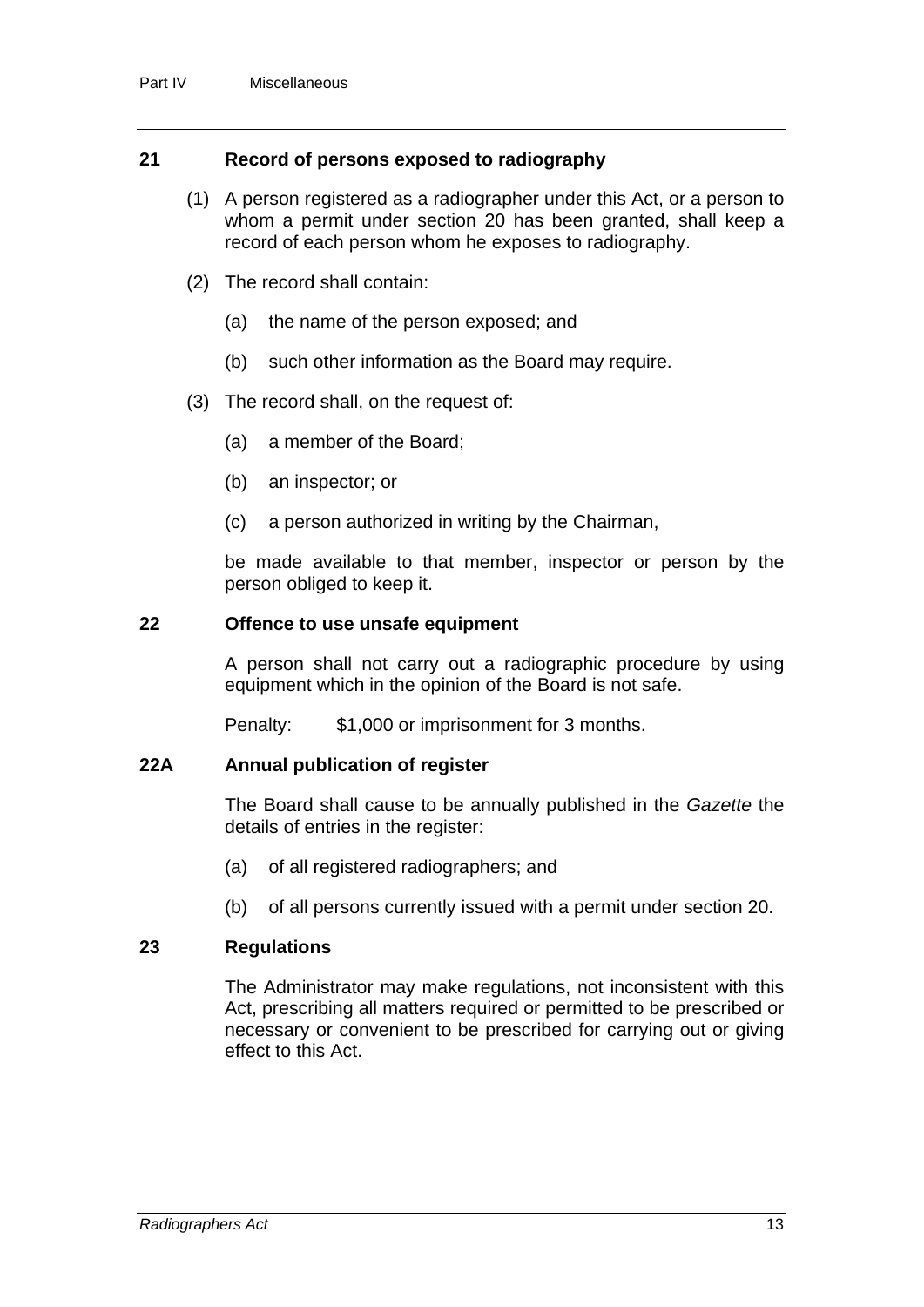#### **ENDNOTES**

**1 KEY**

Key to abbreviations

amd = amended od = order<br>
app = appendix **butch** on = omitted app = appendix om = om<br>bl = bv-law bt = Part  $\mathbf{b}$  =  $\mathbf{b}$ y-law **ch = Chapter r = regulation/rule in the clause of the clause of the clause of the clause of the clause of the clause of the clause of the clause of the clause of the clause of the clause of the clause of the clause of the cl = clause rem = remainder**<br>div = Division **rem = remainder** *renum* = renumb **exp = expires/expired** rep = repealed **rep = repealed**  $s$  = section *Gaz* **=** *Gazette* **sch = Schedule hdg = heading solid solid solid state in the subdivision in the subdivision solid solid state subdivision lt = long title substituted is a substituted sub = substituted is a substituted in the substituted in the substituted in the substituted in the substituted in the substituted in the substituted in the substituted in the s nc = not commenced** 

renum = renumbered **f = forms s = section ins = inserted SL = Subordinate Legislation** 

#### **2 LIST OF LEGISLATION**

| Radiographers Ordinance 1976 (Act No. 40, 1976) |                   |                                              |
|-------------------------------------------------|-------------------|----------------------------------------------|
| Assent date<br>Commenced                        | 17 September 1976 | 13 May 1977 (Gaz No. 9, 4 March 1977, p 725) |

*Transfer of Powers (Further Provisions) Ordinance 1977* **(Act No. 51, 1977)**  Assent date 9 December 1977 Commenced 1 January 1978 (s 2)

*Transfer of Powers (Self-Government) Ordinance 1978* **(Act No. 54, 1978)**  Assent date

| <b>1 JULY 1910</b> |
|--------------------|
| 1 July 1978 (s 2)  |

#### *Statute Law Revision Act 1978* **(Act No. 95, 1978)**

| Assent date | 5 September 1978 |
|-------------|------------------|
| Commenced   | 5 September 1978 |

# *Statute Law Revision Act (No. 2) 1978* **(Act No. 19, 1979)**

Assent date 2 February 1979<br>Commenced 2 February 1979 2 February 1979

#### *Statute Law Revision Act 1979* **(Act No. 98, 1979)** Assent date

| 10 August 1979  |  |
|-----------------|--|
| 26 October 1979 |  |

| Commenced |  | 26 October 1979 (Gaz G43, 26 October 1979, p 1) |  |  |  |
|-----------|--|-------------------------------------------------|--|--|--|
|-----------|--|-------------------------------------------------|--|--|--|

## *Remuneration (Statutory Bodies) Act 1979* **(Act No. 9, 1980)**

Commenced

#### Assent date 14 January 1980<br>Commenced 8 February 1980 8 February 1980 (*Gaz* G6, 8 February 1980, p 6)

#### *Radiographers Act 1980* **(Act No. 48, 1980)**

| Assent date | 30 May 1980                                   |
|-------------|-----------------------------------------------|
| Commenced   | 22 August 1980 (Gaz G34, 22 August 1980, p 2) |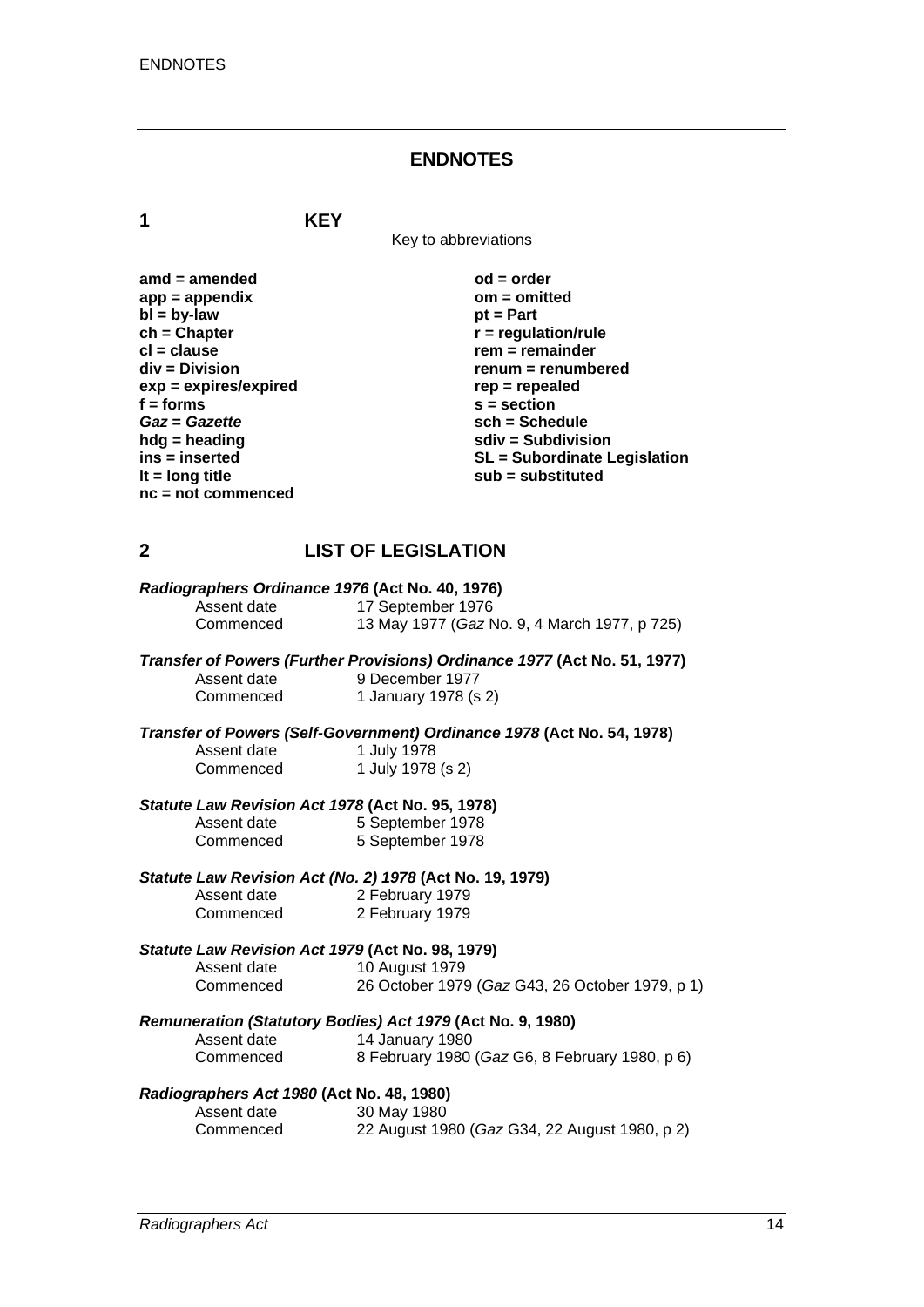| Assent date                                      | Radiographers Amendment Act 1982 (Act No. 55, 1982)<br>8 October 1982                                                                                                                                                                 |
|--------------------------------------------------|---------------------------------------------------------------------------------------------------------------------------------------------------------------------------------------------------------------------------------------|
| Commenced                                        | 8 October 1982                                                                                                                                                                                                                        |
| Assent date                                      | Radiographers Amendment Act 1983 (Act No. 21, 1983)<br>24 June 1983                                                                                                                                                                   |
| Commenced                                        | 24 June 1983                                                                                                                                                                                                                          |
|                                                  | Radiographers Amendment Act 1988 (Act No. 5, 1988)                                                                                                                                                                                    |
| Assent date<br>Commenced                         | 21 March 1988<br>21 March 1988                                                                                                                                                                                                        |
|                                                  | Local Court (Consequential Amendments) Act 1989 (Act No. 14, 1989)                                                                                                                                                                    |
| Assent date<br>Commenced                         | 5 June 1989<br>s 6: 5 June 1989; rem: 1 January 1991 (s 2, s 2 Small Claims<br>Amendment Act 1988 (Act No. 43, 1988), Gaz G17,<br>3 May 1989, p 2, s 2 Local Court Act 1989 (Act No. 31, 1989)<br>and Gaz G49, 12 December 1990, p 2) |
|                                                  | Sentencing (Consequential Amendments) Act 1996 (Act No. 17, 1996)                                                                                                                                                                     |
| Assent date<br>Commenced                         | 19 April 1996<br>s 7: 19 April 1996; rem: 1 July 1996 (s 2, s 2 Sentencing<br>Act 1995 (Act No. 39, 1995) and Gaz S15, 13 June 1996)                                                                                                  |
| Statute Law Revision Act 1997 (Act No. 17, 1997) |                                                                                                                                                                                                                                       |
| Assent date<br>Commenced                         | 11 April 1997<br>s 16: 10 December 1997; rem: 1 May 1997 (Gaz G17,<br>30 April 1997, p 2)                                                                                                                                             |
| Statute Law Revision Act 1999 (Act No. 27, 1999) |                                                                                                                                                                                                                                       |
| Assent date<br>Commenced                         | 18 June 1999<br>18 June 1999                                                                                                                                                                                                          |
| Statute Law Revision Act 2005 (Act No. 44, 2005) |                                                                                                                                                                                                                                       |
| Assent date<br>Commenced                         | 14 December 2005<br>14 December 2005                                                                                                                                                                                                  |
|                                                  | Radiation Protection and Radiographers Amendment Act 2009 (Act No. 21, 2009)                                                                                                                                                          |
| Assent date<br>Commenced                         | 25 June 2009<br>pts 1 and 2: 25 June 2009; pt 3 and s 15: 5 October 2009;<br>rem: 5 October 2010; (s 2(2) and (3), s 2 Radiation Protection<br>Act 2004 and Gaz S53, 5 October 2009)                                                  |
| 3                                                | <b>LIST OF AMENDMENTS</b>                                                                                                                                                                                                             |

| It             | amd No. 55, 1982, s 5                                                          |
|----------------|--------------------------------------------------------------------------------|
| ss $1 - 2$     | amd No. 55, 1982, s 5                                                          |
| s <sub>3</sub> | amd No. 98, 1979, s 14; No. 55, 1982, s 5; No. 17, 1997, s 17                  |
| s <sub>4</sub> | amd No. 51, 1977, s 3; No. 54, 1978, s 3; No. 19, 1979, s 23; No. 98, 1979,    |
|                | s 14; No. 55, 1982, s 5; No. 17, 1997, s 17; No. 27, 1999, s 11; No. 44, 2005, |
|                | s 22                                                                           |
| s <sub>5</sub> | rep No. 9, 1980, s 6                                                           |
| s <sub>6</sub> | amd No. 51, 1977, s 3; No. 54, 1978, s 3; No. 17, 1996, s 6                    |
| s <sub>8</sub> | amd No. 55, 1982, s 5                                                          |
| s 10           | amd No. 51, 1977, s 3; No. 54, 1978, s 3; No. 55, 1982, s 5                    |
| s 12           | amd No. 48, 1980, s 4; No. 21, 1983, s 3; No. 5, 1988, s 2                     |
|                |                                                                                |